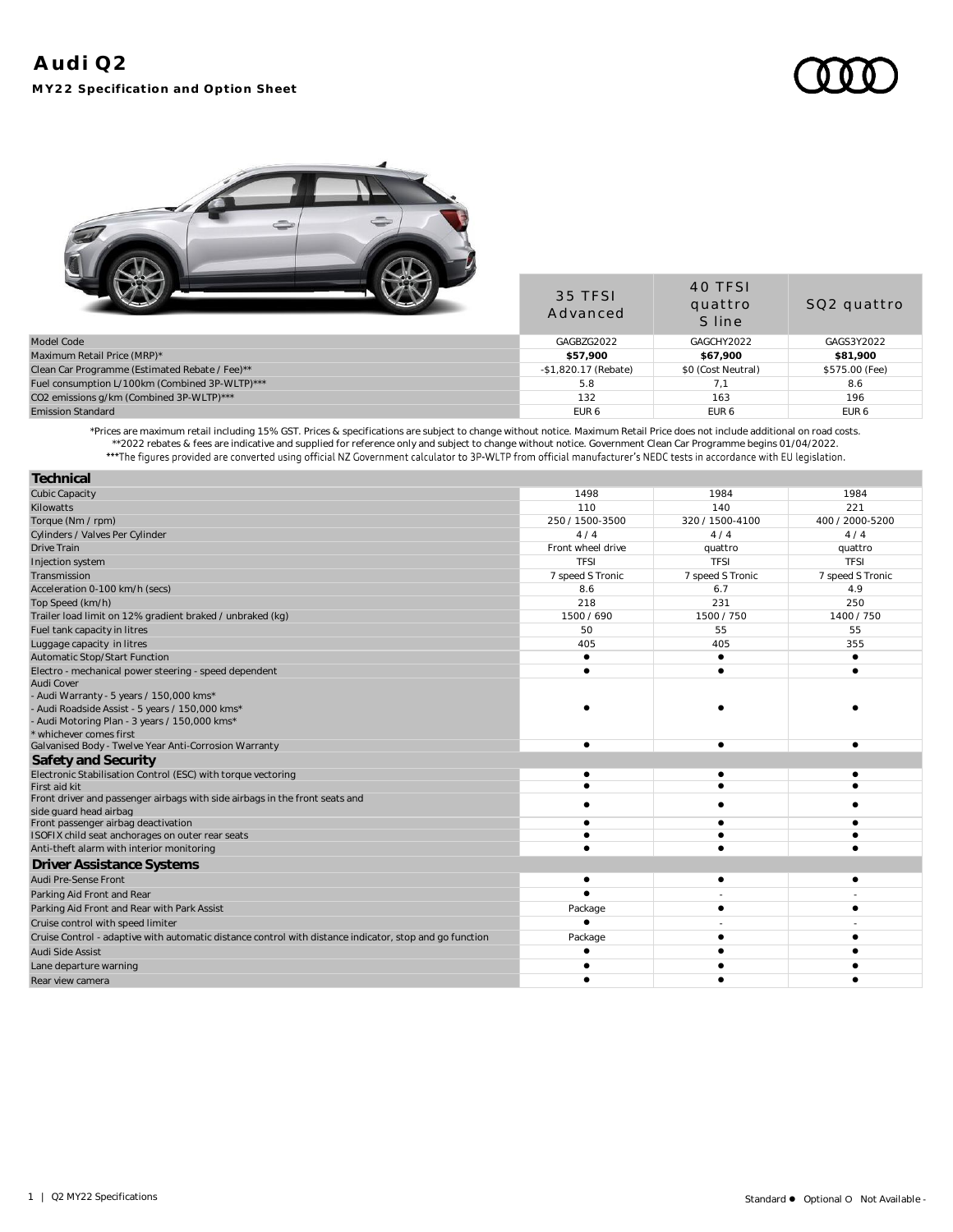

|                                                                                                                 |                                           | 40 TFSI                     |                                                |
|-----------------------------------------------------------------------------------------------------------------|-------------------------------------------|-----------------------------|------------------------------------------------|
|                                                                                                                 | 35 TFSI                                   | quattro                     | SQ2 quattro                                    |
|                                                                                                                 | Advanced                                  | S line                      |                                                |
| Model Code                                                                                                      | GAGBZG2022                                | GAGCHY2022                  | GAGS3Y2022                                     |
| Maximum Retail Price (MRP)*                                                                                     | \$57,900                                  | \$67,900                    | \$81,900                                       |
| Exterior                                                                                                        |                                           |                             |                                                |
|                                                                                                                 | 18" alloy wheels in                       | 18" alloy wheels in         | 19" cast alloy wheels,                         |
| Alloy wheels                                                                                                    | 5-spoke, Y-style                          | 5-arm dynamic               | 5-double-spoke-V style,                        |
|                                                                                                                 | (U42)                                     | style, diamond turned (V68) | diamond turned (40S)                           |
| Tyres                                                                                                           | 215/50/R18                                | 215/50/R18                  | 235/40 R19                                     |
| Space saver spare tyre and jack                                                                                 |                                           | ٠                           |                                                |
| Suspension                                                                                                      | Standard (1JA)<br>Manhattan Grey metallic | Sports (1JC)                | S Sports Suspension (UB5)                      |
| C-Pillar Blade                                                                                                  | (AH4)                                     | Selenite Silver (6H9)       | Matte Platinum Grey (6H6)                      |
| Illuminated "S" Scuff Plates, with aluminium inserts<br><b>LED</b> headlights                                   | $\bullet$                                 | $\bullet$                   | $\bullet$                                      |
| Rear taillights                                                                                                 | $\bullet$                                 | $\bullet$                   |                                                |
| LED rear taillights                                                                                             | $\circ$                                   | $\circ$                     |                                                |
| Electrically adjustable, auto dimming exterior mirrors, heated and folding                                      | $\bullet$                                 | $\bullet$                   |                                                |
| Electric tail gate, opening and closing                                                                         | $\bullet$                                 | $\bullet$                   |                                                |
| Contrast paint finish - Manhattan Grey<br>Full paint finish                                                     | $\bullet$<br>$\mathsf{o}$                 | $\mathsf{o}\,$<br>$\bullet$ | $\mathsf{o}$<br>$\bullet$                      |
| Privacy glass                                                                                                   | $\mathsf{o}$                              | $\circ$                     | ٠                                              |
| Seats and Upholstery                                                                                            |                                           |                             |                                                |
| Seating, front                                                                                                  | Standard                                  | Sports                      | Sports                                         |
| Heated front seats                                                                                              | $\mathsf{o}\xspace$                       | $\circ$                     | $\bullet$                                      |
| Height adjustable front seats                                                                                   | $\bullet$                                 | $\bullet$                   | $\bullet$                                      |
| Interior trim                                                                                                   | Script Cloth (N5B)                        | Index Cloth (N5G)           | Fine Nappa Leather with "S"<br>embossing (N2R) |
| Interior                                                                                                        |                                           |                             |                                                |
| Audi Connect Navigation and Infotainment plus (3 years)                                                         |                                           |                             |                                                |
| External data source required eg SIm Card, Personal WiFi Hotspot                                                |                                           |                             |                                                |
| - Online search for navigation destinations                                                                     |                                           |                             |                                                |
| - Detailed Point of Interest display                                                                            |                                           |                             |                                                |
| - Online traffic information                                                                                    |                                           |                             |                                                |
| - Online parking information<br>- Weather information                                                           |                                           |                             |                                                |
| - myAudi Navigation                                                                                             |                                           |                             |                                                |
| - Navigation with Google Earth                                                                                  |                                           |                             |                                                |
| - Map update online                                                                                             |                                           |                             |                                                |
| <b>Audi Drive Select</b>                                                                                        | $\bullet$                                 | $\bullet$                   | $\bullet$                                      |
| Automatic climate control - two zone                                                                            | $\bullet$<br>$\bullet$                    | $\bullet$                   | ٠                                              |
| Auto-dimming interior mirror<br>Ambient LED Interior lighting package                                           | ٠                                         |                             |                                                |
| Audi Smartphone Interface including AUX-IN and 2 USB ports                                                      | $\bullet$                                 | $\bullet$                   |                                                |
| Driver information display in colour                                                                            | $\bullet$                                 |                             |                                                |
| Audi Virtual Cockpit                                                                                            | Package                                   | ٠<br>$\bullet$              |                                                |
| Bluetooth mobile phone preparation<br>Comfort key - keyless entry and start                                     |                                           |                             |                                                |
| Electro-mechanical parking brake                                                                                |                                           |                             |                                                |
| Folding rear seat back                                                                                          |                                           |                             |                                                |
| Front centre armrest                                                                                            |                                           |                             |                                                |
| Headlining<br>Height and reach adjustable steering column                                                       | <b>Titanium Grey</b>                      | <b>Titanium Grey</b>        | <b>Black Fabric</b>                            |
| Interior inlays                                                                                                 | Matt Brushed Aluminium                    | Matt Brushed Aluminium      | Matt Brushed Aluminium                         |
| Leather 3 spoke multi-function steering wheel                                                                   |                                           |                             |                                                |
| MMI Navigation Plus with MMI Touch                                                                              | $\bullet$                                 | $\bullet$                   | $\bullet$                                      |
| Alloy Wheel Options                                                                                             |                                           |                             |                                                |
| 18" alloy wheels in 5 spoke trapez style, black                                                                 | <b>NCO</b>                                | <b>NCO</b>                  |                                                |
| 18" alloy wheels in 5 segment spoke style                                                                       | <b>NCO</b>                                | <b>NCO</b>                  | $\overline{\phantom{a}}$                       |
| 18" alloy wheels in 5 arm dynamic design                                                                        | \$500                                     | $\bullet$                   | $\blacksquare$                                 |
| 18" alloy wheels in 5 arm offroad design (Audi Sport)                                                           | \$2,000<br>\$2,500                        | \$1,500<br>\$2,000          | $\overline{\phantom{a}}$<br>\$500              |
| 19" alloy wheels in 10 Y-spoke design (Audi Sport)<br>19" alloy wheels in 10 Y-spoke design, black (Audi Sport) | \$3,300                                   | \$2,800                     | \$1,500                                        |
| 19" alloy wheels in 5 arm rotor design, anthracite black (Audi Sport)                                           | \$3,500                                   | \$3,000                     | \$1,500                                        |
| 19" alloy wheels in 5-twin-spoke edge design, matt titanium look, diamond cut, Audi Sport                       | \$3,500                                   | \$3,000                     | \$1,500                                        |
| 19" alloy wheels in 5-arm turbine style, matt titanium grey, diamond turned (Audi Sport)                        | \$3,600                                   | \$3,100                     | \$1,800                                        |
| 19" alloy wheels in 5-twin-spoke module gloss white, inlays in matt platinum grey, (Audi Sport)                 | \$4,000                                   | \$3,500                     | \$2,000                                        |
| 19" alloy wheels in 5 double spoke V-style, graphite grey, diamond turned                                       | $\overline{\phantom{a}}$                  |                             | $\bullet$                                      |